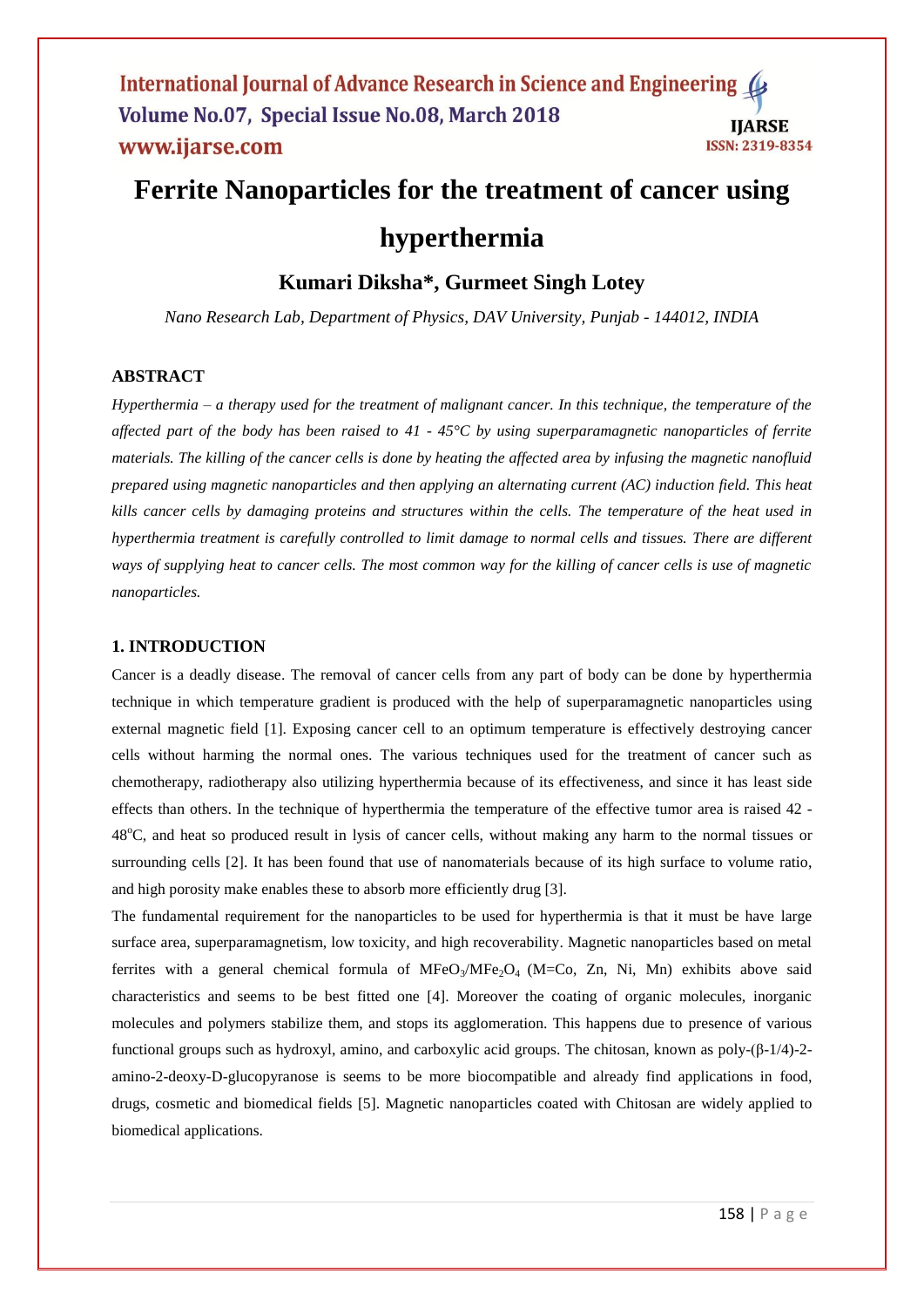#### International Journal of Advance Research in Science and Engineering Volume No.07, Special Issue No.08, March 2018 **IJARSE** www.ijarse.com ISSN: 2319-8354

# **2. RESULTS AND DISCUSSION**

Ferrite nanoparticles have been synthesized by sol-gel method and subsequently co-precipitation process [6]. Figure 1 shows XRD pattern for bare and chitosan coated  $Fe<sub>3</sub>O<sub>4</sub>$  nanoparticles. The XRD characteristic peaks of ferrite nanoparticles have been found to be similar to indices of inverse spinel structure (220), (311), (400), (422), (511) and (440) for bare and chitosan-coated ferrite nanoparticles.



**Figure 1 X-ray diffraction patterns for bare and chitosan coated ferrite nanoparticles (adopted with permission from ref. [6]).** 



**Figure 2: TEM images of (a) bare and (b) chitosan-coated ferrite nanoparticles (adopted with permission from ref. [6]).**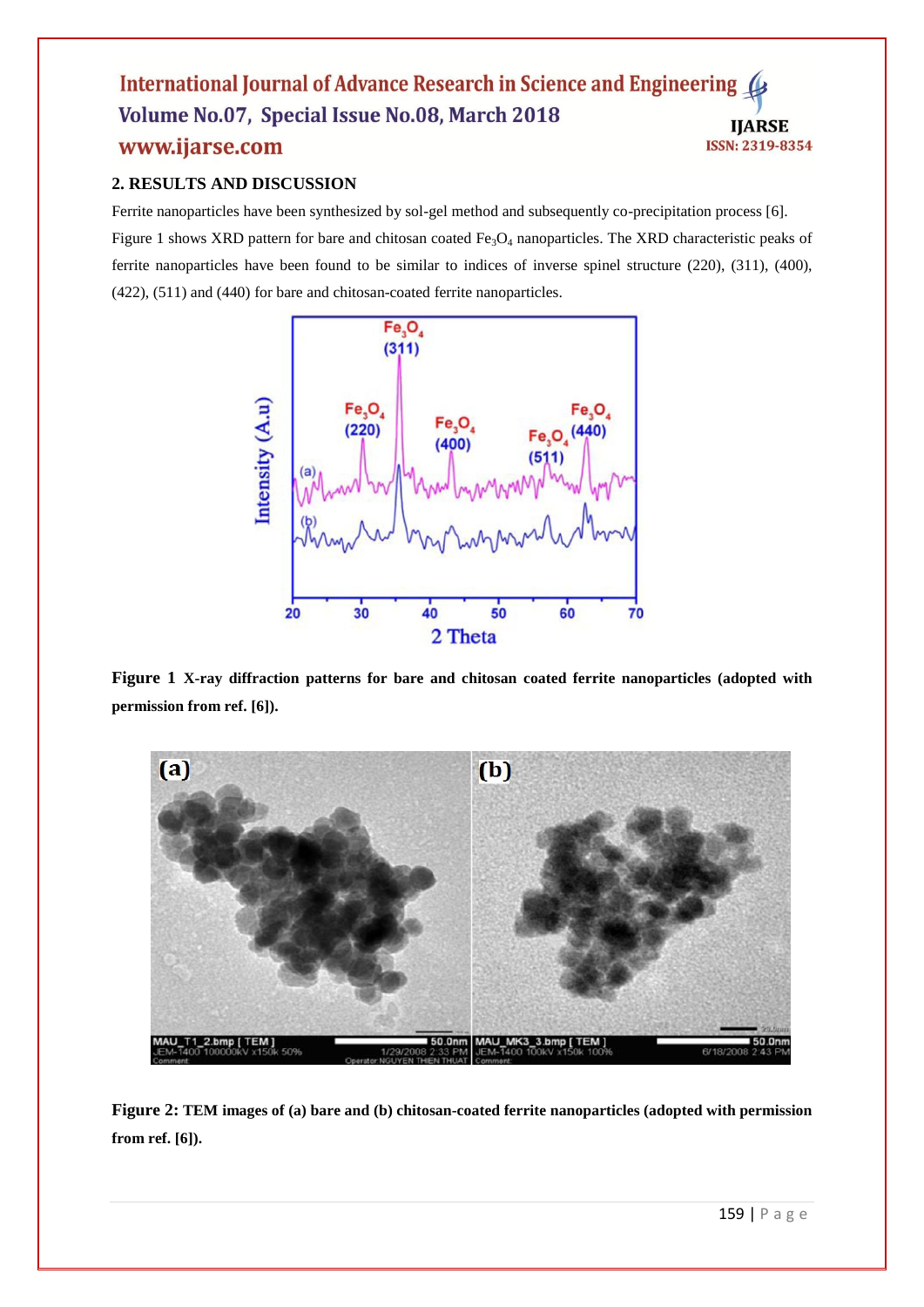#### **International Journal of Advance Research in Science and Engineering** Volume No.07, Special Issue No.08, March 2018 **IJARSE** www.ijarse.com **ISSN: 2319-8354**

The morphology of bare and coated nanoparticles is shown in figure 2 (a) and (b) respectively. The size of has been found to be 15-17 nm and 23-25nm respectively for bare and Chitosan coated  $Fe<sub>3</sub>O<sub>4</sub>$  nanoparticles. Figure 3 shows the magnetic MH loops of the synthesized nanoparticles. This confirms the superparamagnetic behavior of the synthesized nanoparticles with zero coercivity and remanence. It has been found that coating of the chistosan leads to reduction in the value of saturzation magnetization, but still the nanopartciels exhibits superparamagnetic character.



**Figure 3 M-H loop of bare and chitosan coated ferrite nanoparticles at room temperature (adopted with permission from ref. [6]).**

The value of the saturation magnetization for bare and chitosan-coated ferrite nanoparticles is found to be 70 emu/g and 15 emu/g respectively.

#### **3. CONCLUSIONS**

The bare and chitosan coated ferrite nanoparticles have been synthesized by sol-gel and co-precipitation method. The TEM confirmed the spherical morphology which is seems to be monodisperse having mean diameter of 15- 17 nm and 23-25 nm respectively for bare and coated nanoparticls. XRD proved the inverse- spinel structure of the synthesized nanoparticles. Magnetic study confirms the formation of superparamagnetic nanoparticles and also revealed that chitosan coating lead to reduction in the value of saturation magnetization. The synthesized nanoparticles have a potential for use in drug delivery systems.

#### **4. ACKNOWLEDGEMENT**

Dr GS Lotey gratefully acknowledges the Department of Science and Technology (DST), Government of India, for providing funding, to carry out this research work under Indo-Ukraine International project via their sanction letter no. INT/UKR/P-17/2015 dated 14 August 2015. The work is partly supported by the Ministry of